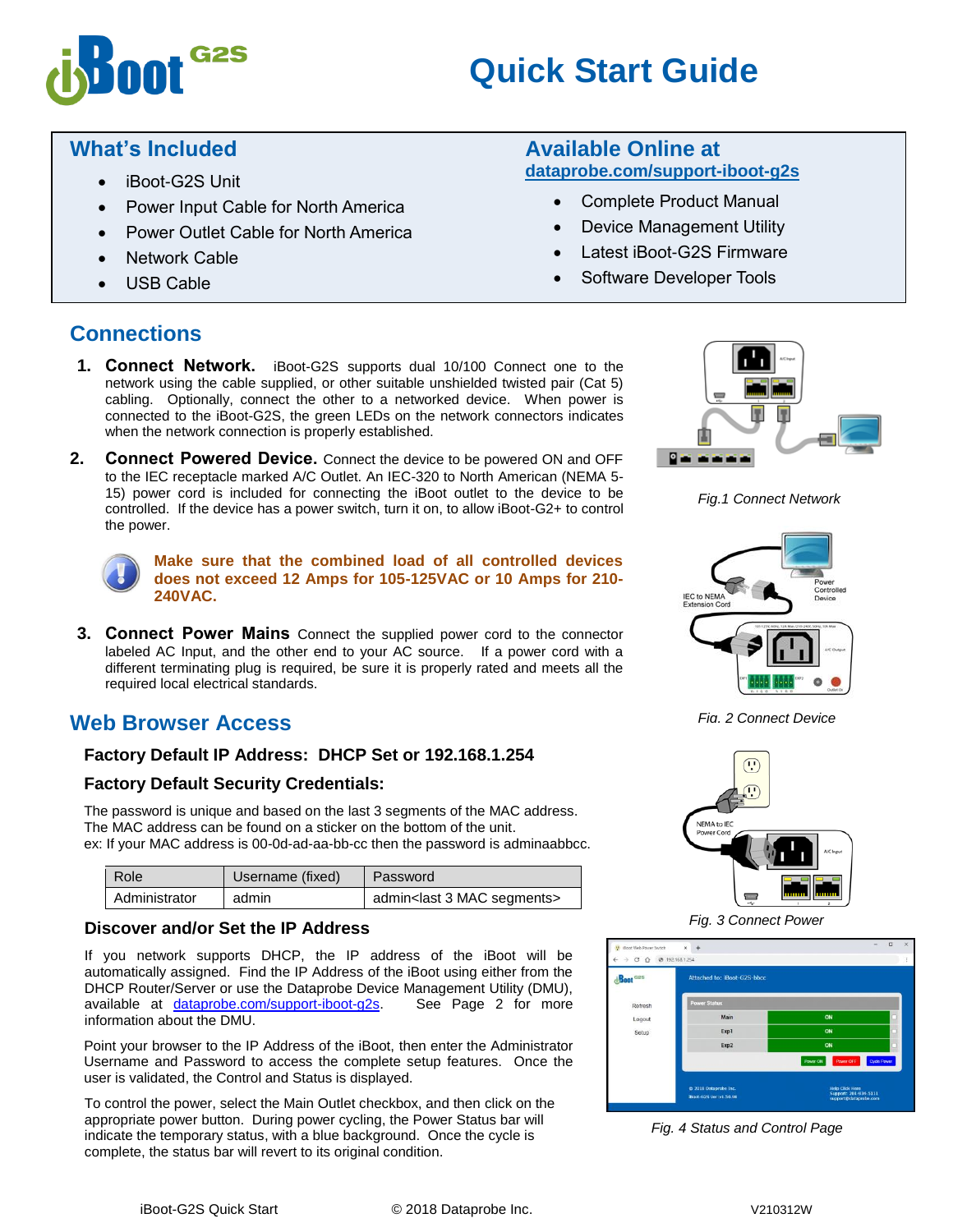## **Changing the IP Address**

- **1. Device Management Utility** Obtain the Device Management Utility (DMU) from Dataprobe's website at [dataprobe.com/support-iboot-g2s.](http://dataprobe.com/support-iboot-g2s-welcome/)
	- a. Open the DMU on a PC on the same physical network as the iBoot and select **Device > Discover** to display the current IP Address of the iBoot.
	- b. Select **Set > Network Settings** to change the network settings. The IP settings can only be set within the first two minutes of powering up the iBoot. The DMU will only work with iBoots on the same physical subnets as the PC

#### **Complete instructions for the DMU are provided with the download, and in the full iBoot-G2S Manual.**

**2. Web Page Setup** From the home page, click on Setup, then Network. Enter the new IP Address, Subnet Mask, Gateway and DNS, then click Save. Click the Reboot button (or press the reset button next to the power outlet LED) to restart the iBoot-G2+ with the new settings. To lock the settings, select IP Mode = Static. If IP Mode remains or is programmed to DHCP, the iBoot will obtain an address from a DHCP Server as soon as it finds one.

| Name            | Product ID         | <b>IP Address</b> | Mac Address       |
|-----------------|--------------------|-------------------|-------------------|
| iBoot-62S-bbcc. | iBoot-G2S v1.50.98 | 192.168.1.254:80  | 00:0D:AD:AA:BB:CC |
| iBoot-G2        | iBoot-G2 1.53.269  | 192.168.1.205:80  | 00:0D:AD:03:05:F7 |
| iBoot-G2-05f9   | iBoot-G2 1.60.282  | 192.168.1.179:80  | 00:00:AD:03:05:F9 |
|                 |                    |                   |                   |



| dynot G <sub>2S</sub>   |                                                      | Attached to: iBoot-G2S-bbcc    |                                                 |  |
|-------------------------|------------------------------------------------------|--------------------------------|-------------------------------------------------|--|
| Device<br>Expansion     | Network Settings - Basic<br>MAC Address:<br>IP Mode: | 00-0d-ad-aa-bb-cc              | Save<br>Reset                                   |  |
| Network                 | IP Address:                                          | $DHCP$ $\vee$<br>192 168 1 254 |                                                 |  |
| <b>Advanced Network</b> | Subnet Mask:<br>Gateway:                             | 255 255 255.0<br>192 168 1 1   |                                                 |  |
| Graceful Shutdown       | DNS:                                                 | 192.168.1.1                    |                                                 |  |
| AutoPing                | @ 2018 Dataprobe Inc.                                |                                | <b>Help Click Here</b><br>Support: 201-934-5111 |  |
| Heartbeat               | iBoot-G2S Ver:v1.50.98                               |                                | support@dataprobe.com                           |  |
| Schedule                |                                                      |                                |                                                 |  |
| Passwords               |                                                      |                                |                                                 |  |

#### *Fig. 6 Network Setup Page*

**To get all the benefits of your iBoot, register it[: dataprobe.com/product-registration-form/](http://dataprobe.com/product-registration-form/)**

- **Notification of Updates Exclusive Offers** 
	-
- **Expedited Warranty Service 1988 and 2018 Advanced End-of-Life Notification**
- 

### **Important Safety Instructions**

**When using this product, basic safety precautions should always be followed to reduce the risk of fire, electric shock, and injury to persons, including the following:**

- **1.** Read and understand all instructions.
- 2. Follow all warnings and marked on the product.<br>3. Unplug this product from the wall outlet before Unplug this product from the wall outlet before cleaning. Do not use liquid cleaners or aerosol cleaners. Use a damp cloth for cleaning.
- 4. Do not use this product in an outdoor environment or near water, for example, near a bath tub, wash bowl, kitchen sink, or laundry tub, in a wet basement, or near a swimming pool.
- 5. Do not place this product on an unstable cart, stand, or table. The product may fall, causing serious damage to the product.
- 6. Slots and openings in this product and the back or bottom are provided for ventilation to protect it from overheating; these openings must not be blocked or covered. The openings should never be blocked by placing the product on the bed, sofa, rug, or other similar surface. This product should never be placed near or over a radiator or heat register. This product should not be placed in a built-in installation unless proper ventilation is provided.
- 7. This product should be operated only from the type of power source indicated on the marking label. If you are not sure of the type of power supply to your home, consult your dealer or local power company. 8. This product is equipped with a three wire grounding type plug, a plug having a third
- (grounding) pin. This plug will only fit into a grounding type power outlet. This is a safety feature. If you are unable to insert the plug into the outlet, contact your electrician to replace your obsolete outlet. Do not defeat the safety purpose of the grounding type plug. Do not use a 3-to-2 prong adapter at the receptacle; use of this type adapter may result in risk of electrical shock and/or damage to this product.
- 9. Do not allow anything to rest on the power cord. Do not locate this product where the cord will be abused by persons walking on it.
- 10. Do not overload wall outlets and extension cords as this can result in the risk of fire or electric shock.
- 11. Never push objects of any kind into this product through slots as they may touch dangerous voltage points or short out parts that could result in a risk of fire or electrical shock. Never spill liquid of any kind on the product.
- 12. To reduce the risk of electrical shock, do not disassemble this product, but take it to a qualified serviceman when some service or repair work is required. Opening or removing covers may expose you to dangerous voltages or other risks. Incorrect reassembly can cause electric shock when the appliance is subsequently used.
- 13. Unplug this product from the wall outlet and refer servicing to qualified service
	- personnel under the following conditions: a) When the power supply cord or plug is damaged or frayed.
	- b) If liquid has been spilled into the product. c) If the product has been exposed to rain or water.
	- d) If the product does not operate normally by following the operating instructions.
	- Adjust only those controls that are covered by the operating instructions because improper adjustment of other controls may result in damage and will often require extensive work by a qualified technician to restore the product to normal operation.
	- e) If the product has been dropped or has been damaged. f) If the product exhibits a distinct change in performance.
- 14. Avoid using a telephone (other than a cordless type) during an electrical storm. There
- may be a remote risk of electric shock from lightning. 15. Do not use the telephone to report a gas leak in the vicinity of the leak.
- 16. Do not exceed the maximum output rating of the auxiliary power receptacle.

Dataprobe Inc 1 Pearl Court, Suite B Allendale New Jersey 07401

**Technical Support** tech@dataprobe.com www.dataprobe.com/support

201-934-5111 201-934-9944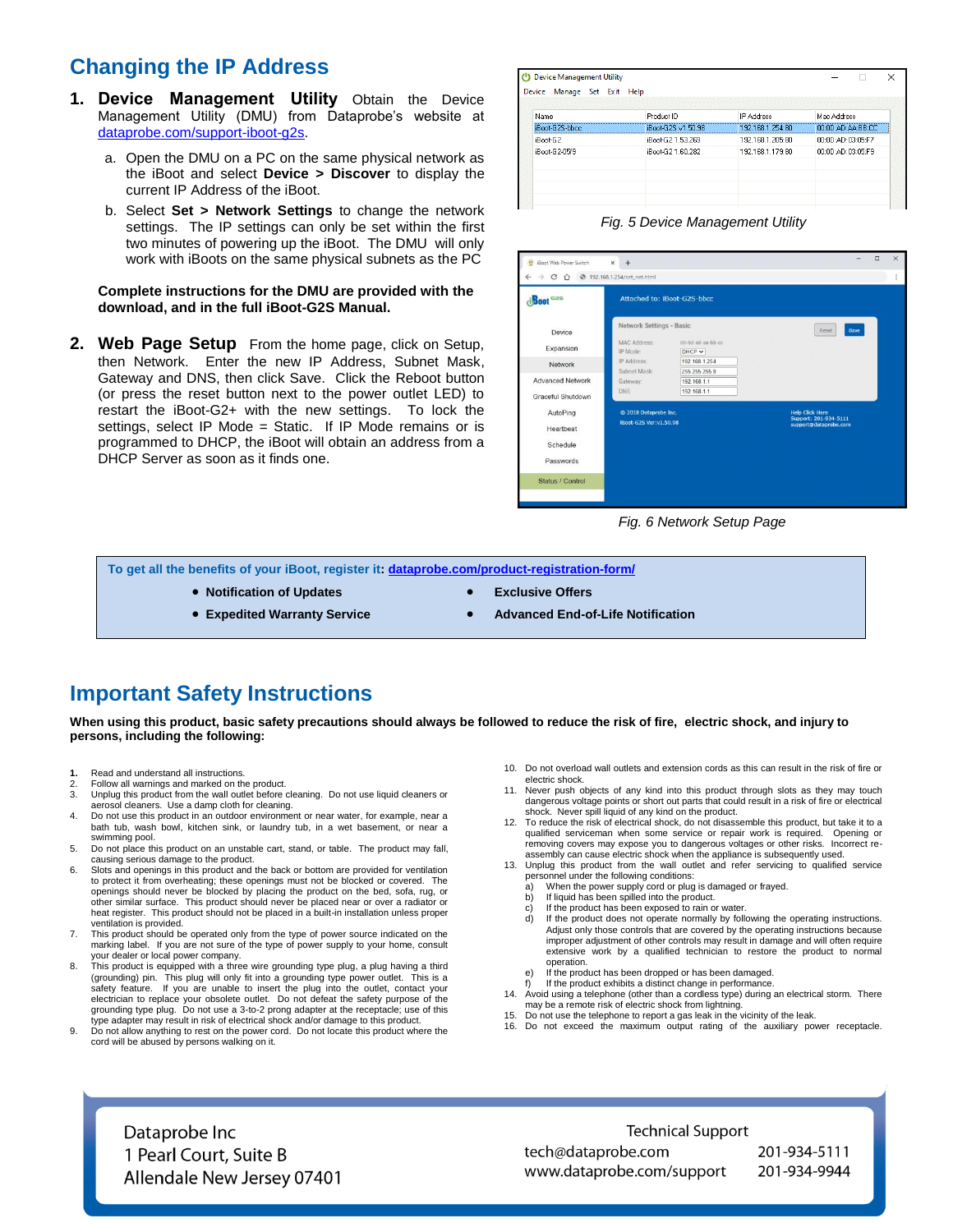## **Mounting Options**

iBoot-G2S is suitable for desktop or shelf mounting. A mounting kit for wall and DIN rail mounting is available. Order part:

1920034 iBoot-MK Mounting Kit for iBoot-G2 Series



*1920034 Mounting Kit iBoot G2 Series*

| <b>Installing the Wall Mounting Kit</b> |                                                                                                                               |                                             | <b>DIN Rail Mounting</b> |                                                                  |                                            |  |  |
|-----------------------------------------|-------------------------------------------------------------------------------------------------------------------------------|---------------------------------------------|--------------------------|------------------------------------------------------------------|--------------------------------------------|--|--|
| 1.                                      | Remove all cables<br>from the unit                                                                                            |                                             | 1 <sub>1</sub>           | Install the Wall<br>Mounting Kit as<br>shown.                    | $\bullet$                                  |  |  |
| 2.                                      | Remove the four<br>mounting screws<br>from the underside<br>of the unit.<br>Do not<br>disassemble the<br>unit.                | Remove 4<br><b>Screws</b><br>$\overline{a}$ | 2.                       | Install the DIN rail<br>clips using the four<br>screws provided. | Install 4 Screws<br>supplied<br>$\sqrt{2}$ |  |  |
| 3.                                      | Install the wall<br>mounting ears to<br>the unit using the<br>screws removed in<br>Step 2                                     | $\bullet$                                   | 3.                       | Ready for DIN rail<br>mounting.                                  |                                            |  |  |
| 4.                                      | The unit is ready<br>for wall mounting.<br>Use M3 or #4<br>screws (not<br>included) for<br>attachment to<br>suitable surface. |                                             |                          |                                                                  |                                            |  |  |

Dataprobe Inc 1 Pearl Court, Suite B Allendale New Jersey 07401

**Technical Support** tech@dataprobe.com www.dataprobe.com/support

201-934-5111 201-934-9944